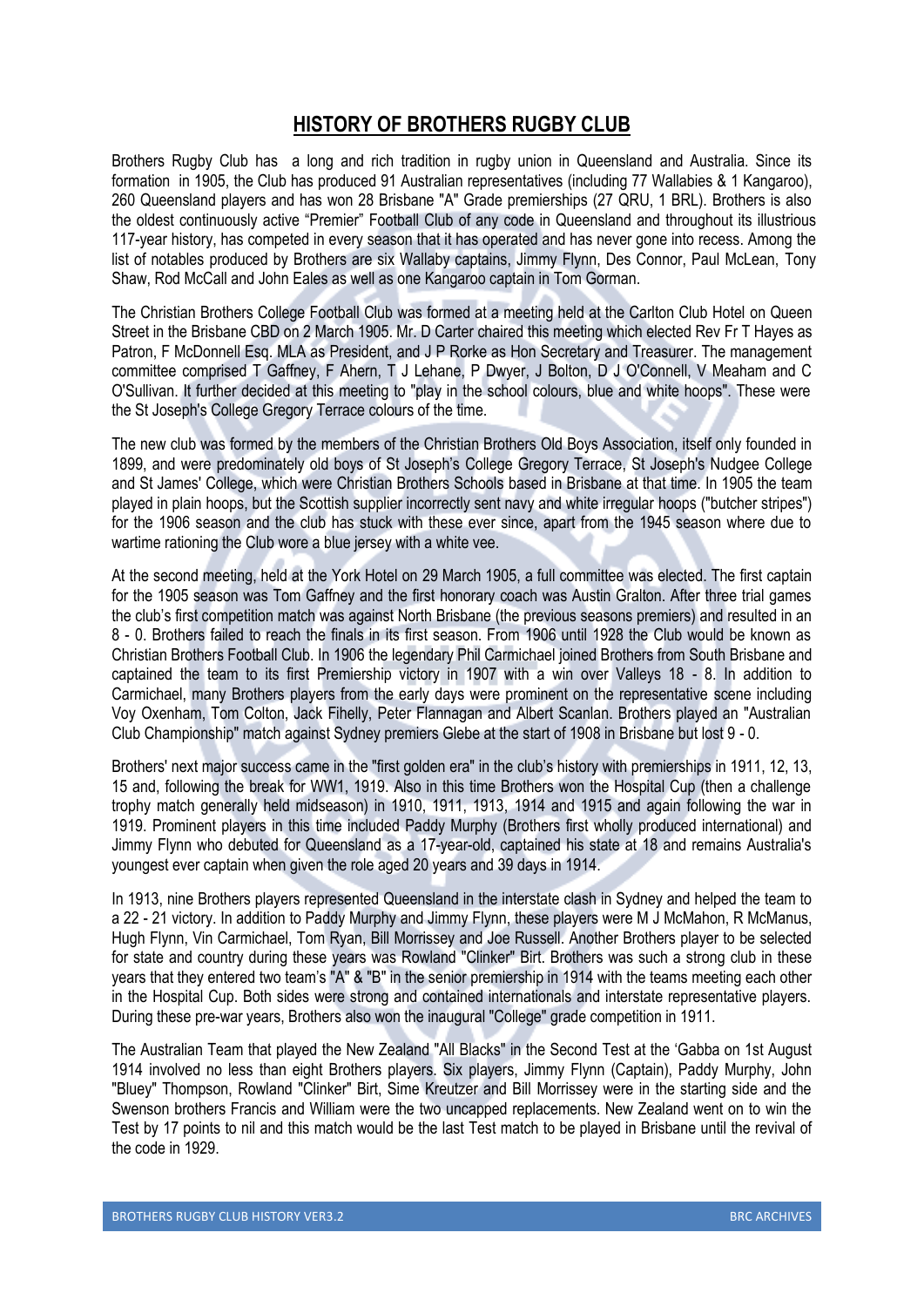The long tradition of clashes with the University of Queensland first began in senior competition on June 8 1912, with Brothers running out victors 24 - 0. The tradition of hard, close fought games between these two clubs remains a feature of the Brisbane club scene. There have also been many memorable tussles over the years, particularly in the 19 Grand Finals contested between the two fierce rivals, with Brothers being victorious on 10 occasions.

The QRU Management Committee had suspended Senior Grade football from 1916-18, so in an attempt to keep its members and supporter base together during these dark times the Brothers Club Committee decided to field a team in the QRL Competition. Brothers remained affiliated with the QRU throughout this period, so the Committee decided it would be confusing to use the name "Brothers" in the QRL competition. The Senior Committee fielded a team under the name of Merthyr Football Club; as most of the Brothers officials of the day resided in Merthyr and went on to appear in the 1917 and 1918 Grand Finals losing both to Valleys. With the success of the Senior Grade team, the Club's Junior Committee decided to field a side in the 1918 QRL Junior Grade Premiership. The Carlton Football Club as it would be known, was named after the Carlton Club Hotel in which Brothers was founded, achieved immediate success winning the Junior 1st Grade Premiership.

The end of the 1919 season saw the demise of Rugby Union in Queensland and the old QRU clubs; Brothers, University, Past Grammar and Valley then joined the QRL competition for the 1920 season. The 1920's was a lean period as far as premiership success went; Brothers were runners-up to Western Suburbs in the 1920 season and after winning the 1924 Grand Final against Valleys, subsequently lost the "right of challenge" match and the 1924 Premiership. Brothers' only Senior Premiership success was the 1926 "A" grade premiership by defeating Coorparoo by 6 – 5. The Club won a record four consecutive Pike Cups in 1923, 24, 25, 26 and therefore was entitled to keep the cup.

Brothers produced some outstanding players during this decade such as Sime Kreutzer, Jimmy Flynn and John "Bluey" Thompson, who all played for Queensland and Australia in Rugby Union, J. Daly, Jerry Allman, Ernie Riipinen, J. O'Mara and Tommy Gorman represented the state. Gorman came to the Club from Toowoomba Brothers in 1926 for a sign on fee of 100 pounds per season; he was also the Club coach from 1926-28. Tommy Gorman also went on to win international honours and captain Australia against Great Britain in the 1928 Test Match series in Australia. Jimmy Flynn, who after his career as a player, went on to be a coach of the Club.

A watershed in Brothers history came in 1929 when the then Club President Mr Stan Ross and leading players Tommy Gorman and Jerry Allman resigned from the Christian Brothers Old Boys Football Club and founded the Past Brothers Rugby League Football Club, which then saw two "Brothers" Clubs playing in competing club competitions in Brisbane. The Christian Brothers Old Boys Football Club remained loyal to the BRL and the Past Brothers Rugby League Football Club entered the QRL club competition. The variation on the names of these like-minded Clubs was an attempt to differentiate between them and lasted until the Past Brothers Rugby League Football Club folded in 1998.

Two Brothers stalwarts in Jack Ross and J P Flynn were heavily involved in the activities that saw the return of club Rugby Union to the state in the late 1920's. Brothers returned to rugby union in 1930, but the 1930's and early 1940's were a lean period as far as premiership success went. Brothers did, however, produce some outstanding players. In the 1930's players such as Frank and Len Arnell, Pat Banks, Hughie and Jimmy Bowers, Terry Brown, Joe Costello, Vince Dore and Joe French all represented the state. Pat Banks and Jack Howard went on to win international honours. Other notable Brothers players from the late thirties and into the forties included Kevin Fegan and Vince McLoughlin.

Competition continued throughout the Second World War and as this conflict drew to a close Brothers, started to once again move into a "golden period" with the likes of dashing young centre "Kanga" Kennedy, Kev Hodda, "Wallaby" Bob McMaster, Kevin Bourke and Bryan O'Connell contributing,

Brothers secured its first trophy in the senior competition since the recommencement of competition with a 13 - 6 victory over University in the final of the mid-season Welsby Cup in 1945. Brothers went on that year to contest the premiership final but went down to University. It was the start of a bright period for the club, a "second golden era" that saw premiership wins in 1946, 1949, 1950, 1951 and 1953. The coach of the Brothers team throughout this period was Joe French, who had first played for Brothers while still at school in 1932. This era also saw the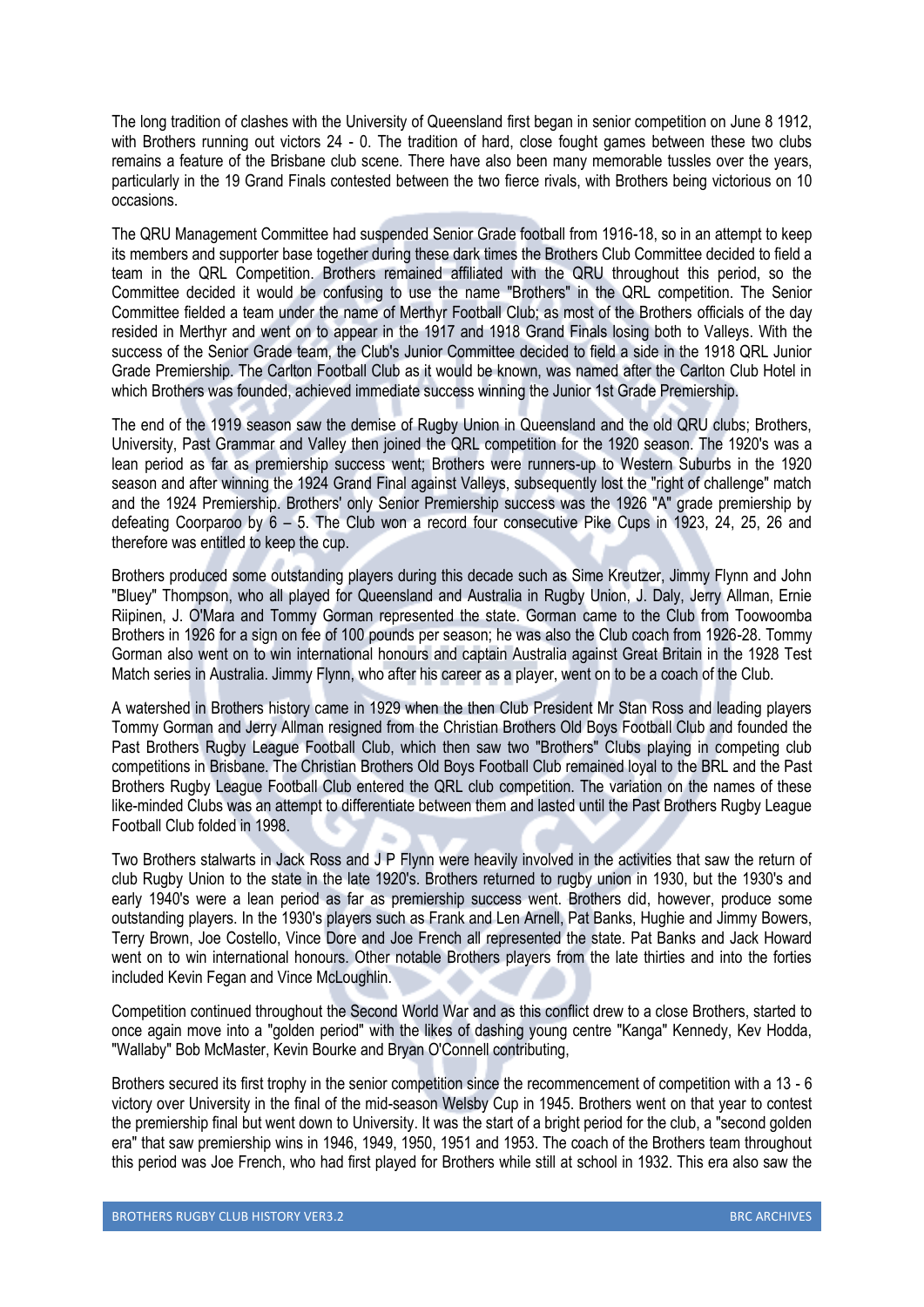emergence of players such as Tom and Kevin Maccheroni and Bill Maloney. In 1947 Bryan O'Connell is recorded as having completed 230 "A" grade games for Brothers.

Two other influential administrators associated with Brothers over these years, and to remain with the club for many years to come, were Jack Ross and Charles Dahl. Jack Ross was chairman of the QRU when meetings were held with representatives of NSW and other states to form the ARU at the end of the Second World War. Tom McCormack, a Brothers supporter, though never a player due to the effects of polio in childhood, was also involved in these discussions and later went on to become president of the QRU and chairman of the ARU.

Primarily due to the efforts of Greg Lalor and Joe French, Brothers become the first club in Brisbane to have its own ground at Crosby Park, Albion. The original arrangement began with the QRU as leaseholder in 1949 but Brothers took over the lease in its own right in 1951. Club Treasurer at the time, Kevin Hodda, who after his career as a player went on to be a coach and administrator, remembers prior to the move to Crosby Park training under street lights in New Farm Park. It is reported that Tom McCormack made a grant of funds to the club to allow work to commence on the "Green Shed", a building to serve as dressing rooms and bar for the club for many years to come.

The success of the late forties and early 1950's was not repeated for more than a decade, except for a premiership win in 1959. This was despite the appearance of such high quality players as Des Connor (later to captain Australia and the All Blacks and to follow his playing career with a stint as national coach), Len Forbes, Vince Hogan, John Patane, Harry Roberts and Kevin Ryan. Following the 1959 premiership win, things reached possibly the lowest ebb ever for the club. The year 1963 saw the club struggle to field a competitive team but things began to turn around in 1964. A standout for Brothers in these lean years was Dallas O'Neill who represented his state and country throughout the early 1960's and captained Queensland in 1964. Paddy Knapp was another prominent representative player from Brothers during this time. Jim Kenny came onto the scene as "A" grade coach in 1965 and took the side to the premiership in 1966.

The late sixties is remembered for such players as David L'Estrange, Barry Honan, Epi Bola, Paul and Greg Bone, Vince Heffernan, Alex Pope, Mick Barry, Mick Purcell, Peter Reilly, Rod Kelleher, Peter Moore and Shane Sullivan being a part of strong Brothers outfits that took the premiership again in 1968 and 1971. With the increasing numbers of players coming from the ranks of the Marist schools as well as the other Catholic colleges, the Club amended the Constitution and changed the name to Brothers Old Boys Rugby Club. Building on the fact that Brothers became one of the first truly "open" football clubs in Queensland since the late 1940's.

Brothers continued to produce international players with 16 players coming from the club to the Queensland side in 1972 and four touring France with the 1971 Wallabies. These players were Jeff McLean in the backs and forwards David L'Estrange, Mick Flynn and David Dunworth. The Brothers pack that year also contained Greg Bone, Chris Handy, Dick McGruther and Mick Freney, forming a formidable hurdle for any opposing teams. Queensland players of this period included Ron Price, Bill Andrews and Mick Flynn. In 1973 the club had one of their most successful years winning all but the Reserve Grade premiership in which they were runners up. This period was again the start of a "third golden era" for the club as "A" Grade premierships continued in 1974, 1975, 1978 and then an unbroken record of five in a row from 1980 to 1984. This gave the club 10 premierships in a 14-year period from 1971 to 1984.

The resurgence of Brothers in this period contributed greatly to the Queensland Rugby revival. In 1974 Brothers contributed 13 players to the Queensland team including David Logan, Geoff White, Dick Cocks, Brian Howell and Hud Ricket. Ron Price was the coach of Brothers for much of this period including the five consecutive grand finals. And the player depth continued with the emergence of Tony Shaw, Mark and Shane Nightingale, Danny Tighe, Peter Lavin, Paul Costello, Paul Mills, Brendan Moon, Ross Hanley, Tony D'Arcy and the mercurial Paul McLean. Of these, both Tony Shaw and Paul McLean would go on to captain Australia.

Brothers only other success in the 1980's came in 1987 and the Club would not taste premiership success until 2009. During this time, future Queensland and Australian coach John Connelly took over the coaching reigns and the club saw players such as Mark McBain, Peter Grigg and Damien Frawley contribute on the field. The late 1980's heralded the emergence on the representative scene of Dominic Maguire and Rod McCall, the latter going on to a long-term international career for Australia.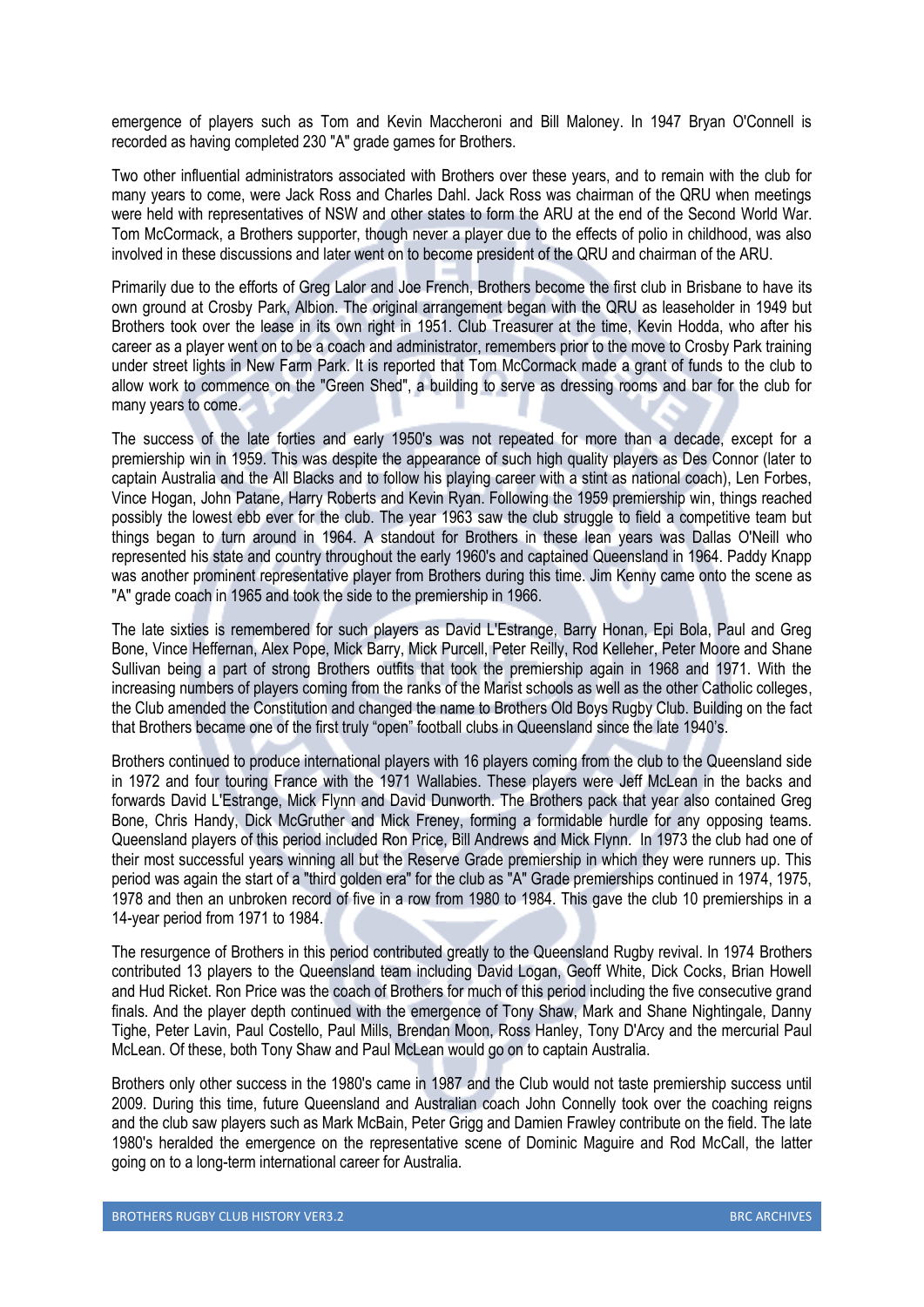The "A" grade premiership successes had been missing from the club since 1987 though there have still been victories in other grades and in the colts. Particularly memorable was the 1989 Colts 1 victory that heralded the arrival of a young John Eales on the club rugby scene. Eales was to go on to become a long-serving Wallaby captain, including bringing home the 1999 World Cup. The early 1990's also saw Illie Tabua play a prominent role in Brothers and Queensland teams as well as national duty for his adopted Australia.

Brothers continued to produce quality players such as Queensland Reds players David Croft, Sean Hardman and Sam Cordingley, as well as several players who have or who are currently playing for other Australian Provinces, the NSW Waratahs, ACT Brumbies, WA Force and Melbourne Rebels. Former Premier Grade players Anthony Sauer, Damon Murphy and Dominic Shipperley have also represented Australia in 7's with Damon Murphy a member of the 2006 Australian Commonwealth Games team. Brothers also has a proud tradition of involvement with the Rugby World Cup by contributing players to the Wallabies at every one since its inception. The 2007 World Cup, which was held in France, saw players Sean Hardman and Sam Cordingley and Coach John Connelly involved with the Wallabies and Coach Illie Tabua with Fiji.

A truly great Brothers man, Tom McCormack was one of the influential members who wrote the Constitution of, and helped to found, the Australian Rugby Football Union in 1949 and continued to contribute greatly to the growth of both the Queensland and Australian Rugby Unions. While Brothers has produced many fine players, the Club's contribution to rugby also extends to administration of the code. The likes of Redmond Byrne from the 1910's, Jack Ross and Mick Lyons in the 1930's, 40's & 50's, Kevin Hodda in the 50's, Dick McGruther in the 70's, 80's & 90's and both Paul McLean & Tony Shaw as Presidents of the QRU & ARU have all contributed to the growth of Rugby Football in Queensland.

There have been many others who after a career as players have continued their role within the code. People like Tom Sweeney who was heavily involved in the establishment of the "Junior" (referring to Colts or U19 level) Rugby Union in the early 1960's. This system of developing players added considerably to the strength of Rugby Union in Queensland in the following years. The club has also produced many fine coaches at state and national level, extending from Joe French in the 1940's to Des Connor and Jim Kenny in the 1960's and 70's, to Ron Price in the 1980's and John Connelly and Mark McBain in the 1990's and 2000's.

After heart breaking one point defeats in the 2006 and 2008 Grand Finals to Wests and Easts respectively, 2009 saw the Hospital Cup return to Crosby Park with the Premier Grade side defeating Souths 26 points to 19 in the Grand Final decider at Ballymore. It was Brothers first "A" Grade title in 22 years. Not only did the Club secure the Hospital Cup, but also the Thomas Welsby Memorial Cup, Keith Horsley Memorial Trophy and the QRU State Cup making it the club's most successful season since the 1980's.

After nearly a year of discussions and negotiations it was decided that Brothers Old Boys would merge with the Brothers Juniors Club and commence operations as the Brothers Rugby Club on Sunday 1 November 2015. The goal of the merger is to ensure the long-term future and continued success of Australia's Greatest Rugby Club.

## **Australian Club Champion (4)** – 1974, 1984, 1985, 2010

**Queensland State Champion (5)** – 1978, 1979, 1980, 1991, 2009

**Brisbane "A" Grade Premiers (28)** – 1907, 1911, 1912, 1913, 1915, 1919, 1926, 1946, 1949, 1950, 1951, 1953, 1959, 1966, 1968, 1971, 1973, 1974, 1975, 1978, 1980, 1981, 1982, 1983, 1984, 1987, 2009, 2016

**Brisbane Club Champions (27)** – 1932, 1936, 1943, 1944, 1947, 1949, 1950, 1951, 1970, 1971, 1973, 1974, 1977, 1979, 1980, 1981, 1982, 1983, 1984, 1985, 1986, 1991, 1993, 1996, 2018, 2019, 2020

**Australian Representatives** – 91 (including 13 Captains)

**Queensland Representatives** – 258 (including 27 Captains)